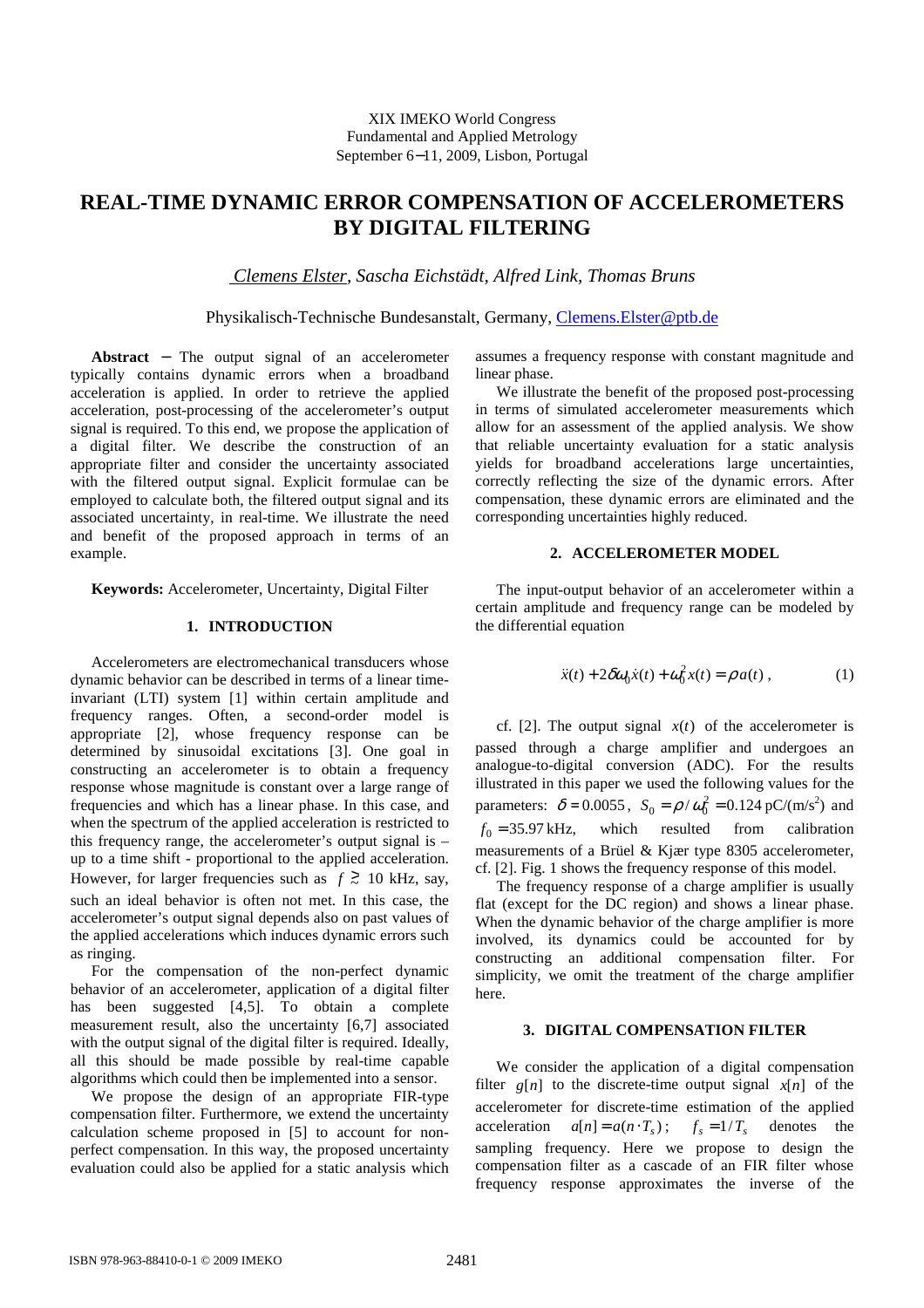frequency response of the accelerometer and a linear-phase lowpass filter to suppress high-frequency noise. The coefficients of the FIR filter can be determined by applying a least-squares procedure, cf. [5] for details.

Fig. 1 shows the frequency response of the resulting compensation filter.



**Fig. 1** Dimensionless magnitude response of the model (a), the compensation filter (c) and the model followed by the compensation filter (b).

# **4. DYNAMIC ERROR COMPENSATION AND UNCERTAINTY EVALUATION**

Estimates  $\hat{a}[n]$  of the applied acceleration are obtained from the available accelerometer output signal  $\hat{x}[n]$ according to

$$
\hat{a}[n - n_0] = (\hat{g} * \hat{x})[n],
$$
 (2)

where  $n_0$  accounts for a possible (small) time delay introduced for the construction of the compensation filter  $\hat{g}[n]$ , cf. [5]. The uncertainty associated with these estimates is given by

$$
u^{2}(\hat{a}[n-n_{0}]) = u^{2}((\hat{g} * \hat{x})[n]) + \gamma^{2}/3.
$$
 (3)

The second term on the right-hand side of (3) accounts for possible remaining dynamic errors and it results from the following approximate bound on the dynamic error ∆[*n*]:

$$
|\Delta[n]|
$$
  
\n
$$
\leq \frac{1}{2\pi} \int_{-\pi_s}^{\pi_s} \left| e^{j\omega n_0/f_s} G(e^{j\omega/f_s}) H(j\omega) - 1 \right| \cdot \overline{A}(\omega) d\omega = \gamma
$$
 (4)

where  $H(j\omega)$  denotes the frequency response of model (1),  $G(e^{j\omega/f_s})$  that of the compensation filter, and  $\overline{A}(\omega)$  is an assumed known upper bound on the magnitude spectrum of  $a(t)$ . The bound in (4) can be derived using Fourier

techniques. By assigning a uniform probability density function for the dynamic error within the bounds given in (4), the second term on the right-hand side of (3) results [6].

The first term on the right-hand side of (3) accounts for the uncertainty of the constructed compensation filter  $\hat{g}[n]$ and the uncertainty in the available output signal  $\hat{x}[n]$ . It can be explicitly evaluated according to

$$
u^{2}((\hat{g} * \hat{x})[n]) =
$$
  
\n
$$
\hat{c}^{T}U_{\hat{x}_{low}[n]} \hat{c} + \hat{x}_{low}^{T}[n]U_{\hat{c}} \hat{x}_{low}[n] + \text{Tr}(U_{\hat{x}_{low}[n]}U_{\hat{c}})
$$
\n(5)

where  $\hat{c}$  denotes the estimates of the parameters of the FIR filter whose frequency response approximates the inverse of the frequency response of the accelerometer (up to some chosen upper frequency),  $U_{\hat{c}}$  their variancecovariance matrix and  $\hat{\boldsymbol{x}}_{\text{low}}^{\text{T}}[n] = (\hat{x}_{\text{low}}[n], \hat{x}_{\text{low}}[n-1], \dots)$  a vector with length equal to that of the FIR filter; the sequence  $\hat{x}_{\text{low}}[n]$  is obtained by application of the lowpass filter to the sensor output signal  $\hat{x}[n]$ . Recall that the compensation filter was chosen as a cascade of an approximate inverse filter of FIR type and an FIR lowpass filter.  $U_{\hat{x}_{low}[n]}$ , finally, denotes the variance-covariance matrix of  $\hat{x}_{low}[n]$ . While the variance-covariance matrix  $U_{\hat{c}}$  dates from the uncertainty of the estimates of the parameters of the dynamic model (1), the variancecovariance matrix  $U_{\hat{x}_{low}[n]}$  is caused by uncertainties of the sensor output signal due to, e.g., noise. For details on the determination of these vectors and matrices we refer to [5].

Application of the filter in (2) can be carried out in realtime. Since typically a possible time delay introduced by some chosen  $n_0 > 0$  is small, the estimates  $\hat{a}[n]$  in (2) of the applied acceleration are available in real-time. Furthermore, when  $U_{\hat{x}_{low}[n]}$  is known as is, for instance, the case when the sensor output signal is corrupted by additive stationary noise with known autocovariance (cf. [5]), then the first and the last term on the right-hand side of (5) can be calculated in advance, thereby providing a lower bound on the uncertainties. The remaining quadratic form in (5) may be calculated in real-time when the FIR filter has not been chosen too large. In this case the proposed post-processing could in principle be integrated into a measurement device, thereby allowing dynamic error compensation and uncertainty evaluation to be carried out during the measurement.

# **5. RESULTS**

We applied the compensation filter of figure 1 to simulated accelerometer measurements. The measurements were simulated using two Gaussian accelerations with spectra shown in Fig. 2. The accelerometer output signals were calculated using (1), and white noise was added (with standard deviation 0.0001 times the maximum of the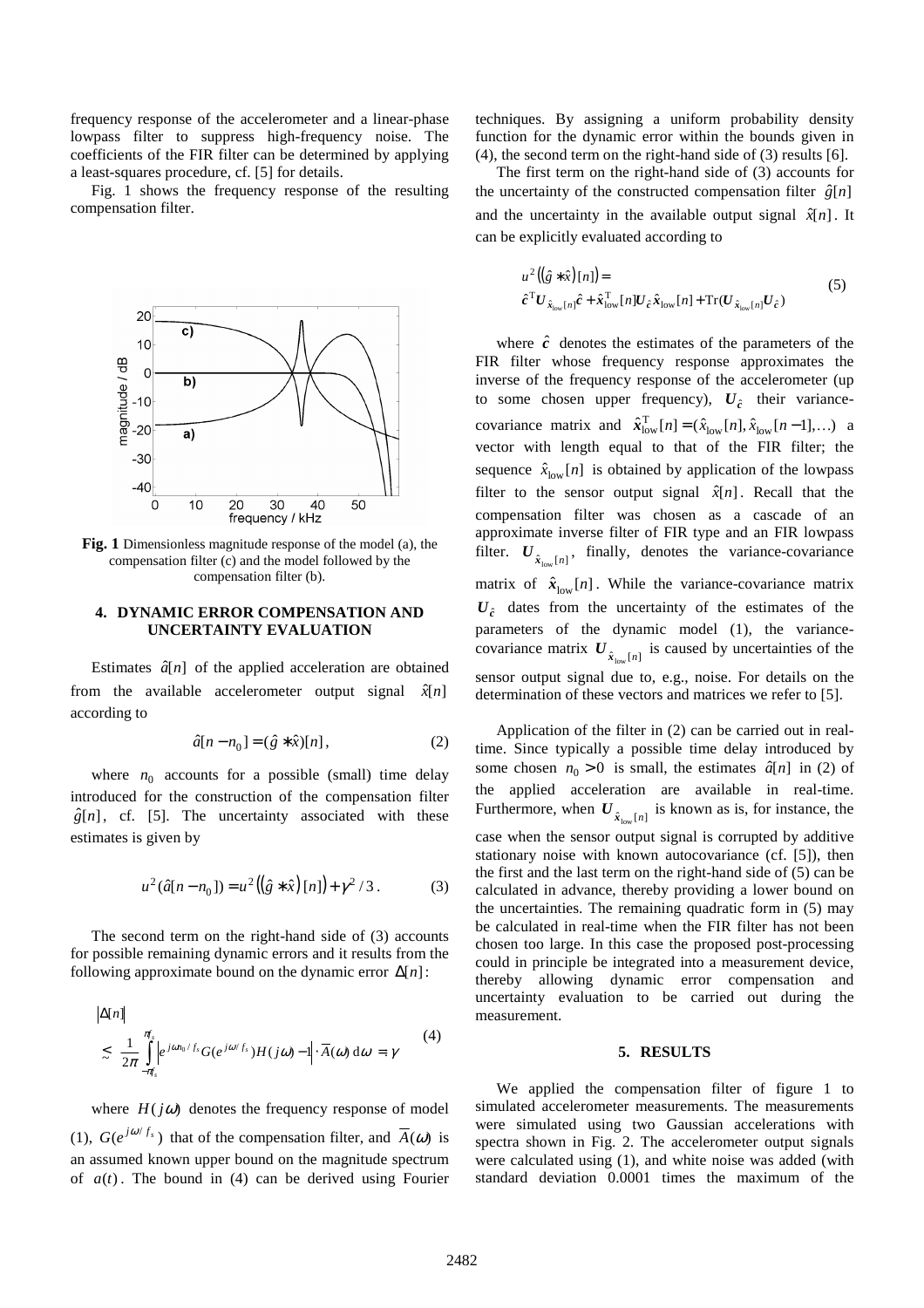accelerometer output signal). A sampling frequency of 200 kHz was used. The time shift  $n_0$  in (2) was chosen as  $n_0 = 35$ . The linear-phase lowpass filter with cut-off frequency 50 kHz was designed using the Kaiser window technique. For the analysis, parameter estimates of the model parameters slightly different than those used for simulating the measurements were taken, this difference being in accordance with the chosen uncertainties of the parameters; these uncertainties were set equal to those reported in table 2 in [2]. In order to apply the bound in (4), we assumed the actual magnitude spectra of the measurands as their available upper bounds.



**Fig. 2** Normalized spectra of long duration acceleration (left curve) and broadband acceleration (right curve) used for the simulations.

In order to illustrate the benefit of compensation, we considered a static analysis in addition. For this, the accelerometer output signal was simply rescaled, cf. [5].



**Fig. 3** Normalized errors (dotted lines) of the estimated acceleration with (upper figure) and without (lower figure) compensation for the long duration acceleration together with normalized uncertainties of the estimates (solid lines).

Fig. 3 shows typical example results obtained with and without compensation for the long duration acceleration; the estimation errors appear to be of similar size for the two analyses. Note that the uncertainties well reflect the size of the estimation errors in both cases. Normalized errors and uncertainties are shown which were obtained by dividing errors and uncertainties by the maximum of the acceleration signal. Consider next in Fig. 4 the results for the broadband acceleration. In this case, the static analysis yields only poor results which is due to the large dynamic error present in this analysis. But note that the (large) uncertainty appears to well reflect the size of the actual errors made by the static analysis. Fig. 4 also shows the results obtained after application of the compensation filter. For this analysis, the estimation errors are again small, and they are well reflected by the calculated uncertainties.